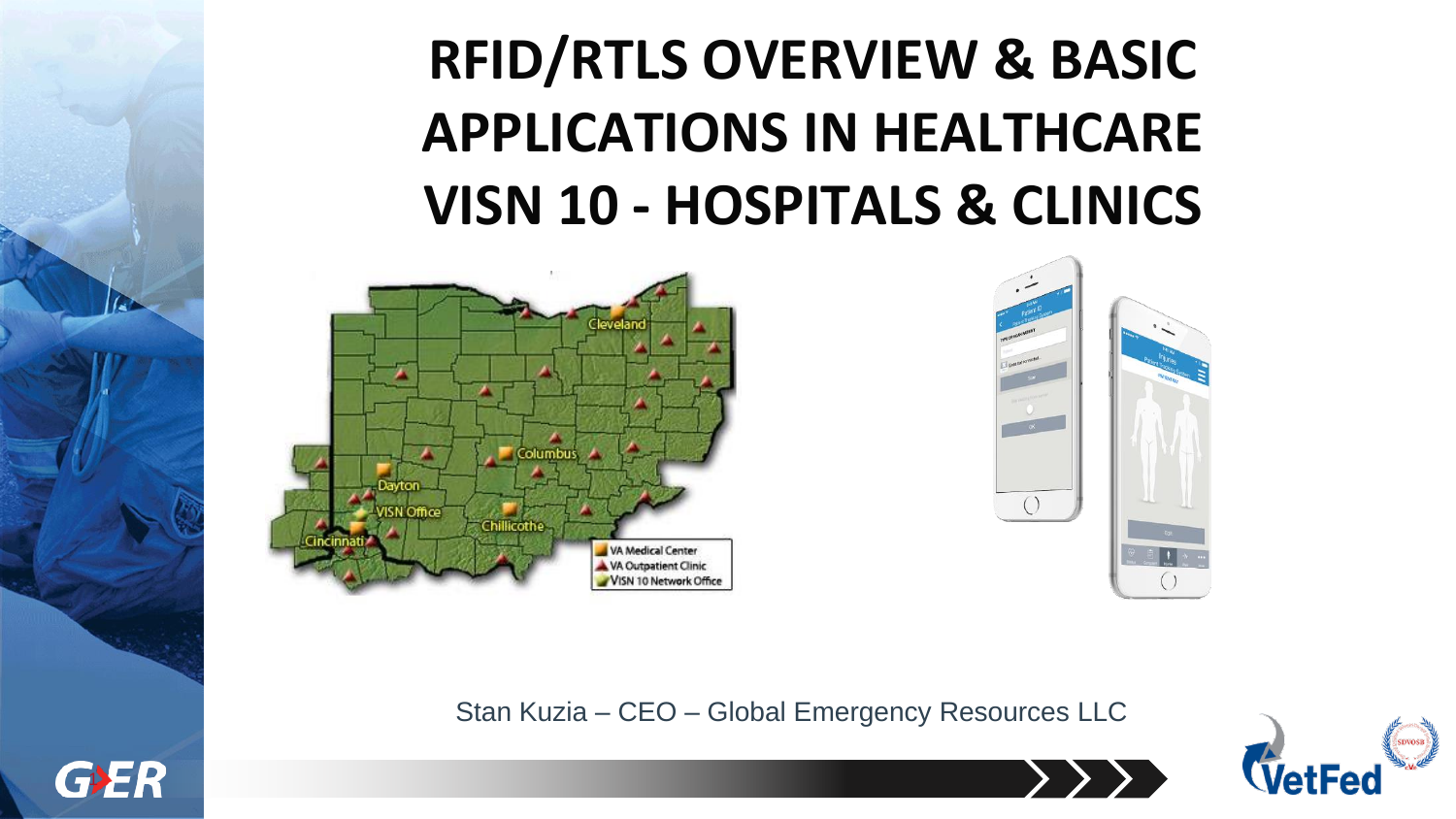## **APPLICATIONS FOR RFID/RTLS IN HEALTHCARE**

- Patient Location and Patient Elopement
- Medical/Clinic Staffing Location and Resource Allocation
- Patient Transportation Asset Location
- Medical Equipment/Supplies
- Critical Assets/Pharmaceuticals
- Chain of Custody Sample Monitoring
- Equipment Maintenance and Service Monitoring
- Patient Specific Equipment and Assignment
- Bed Availability, Tracking & Maintenance Monitoring
- Surgical Materials/Instrumentation/Sterilization

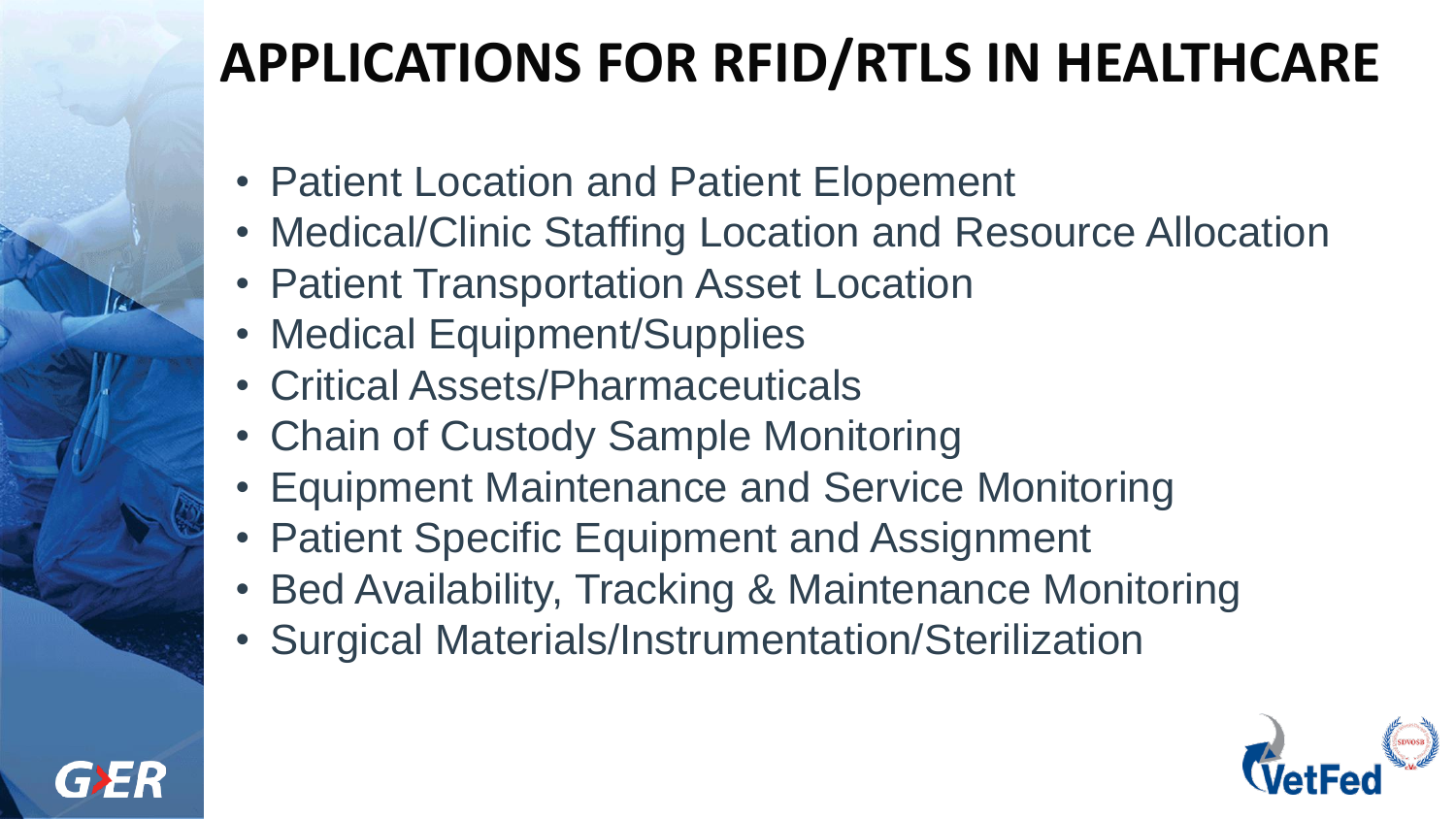## **BENEFITS OF RTLS IN HEALTHCARE**

- Improved Patient Safety and Patient Care
- Improved Staffing Resource Allocations and Efficiencies
- Reduction in Product, Equipment Loss & Overall Operational Cost
- Reduction in Liability Due to Improved System Monitoring
- Improved Overall Facility Situational Awareness/ Surge Capabilities
- Reduction in Inventory & Associated Product Waste & Oversupply
- Enhanced Real Time Documentation and Accountability
- Improved Process and Patient Flow
- Enhanced Resource Capabilities
- **Reduction in Documentation Errors**

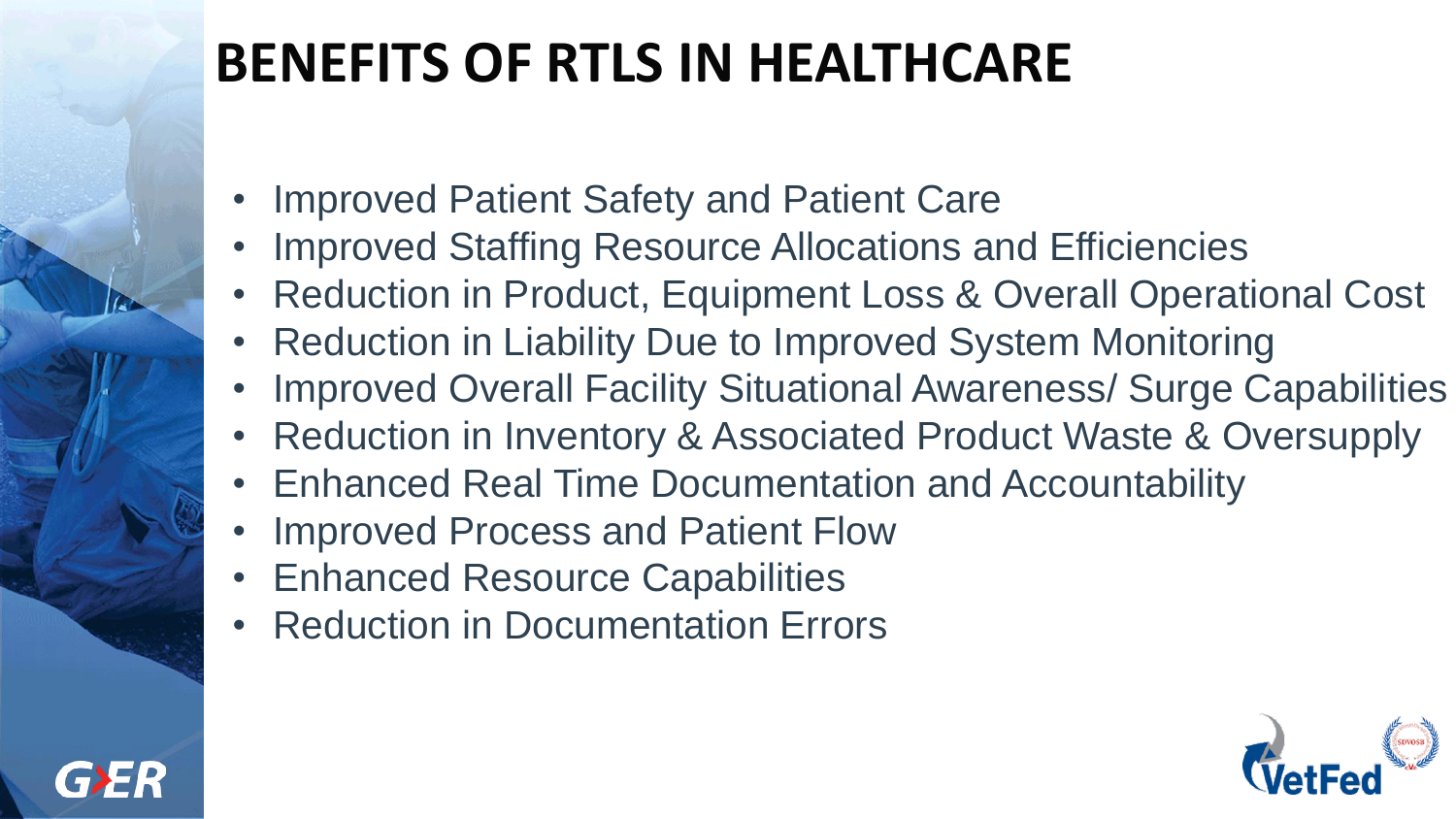### **RFID TECHNOLOGIES-STANDARDS**

ACTIVE (battery powered)

RTLS-hospital asset tracking via access point triangulation

BEACON – timed bursts with A-B logic (RSSI), motion sensing

ZIG-BEE/MESH NETWORK drop down fields

**PASSIVE** (batteryless)

LF – 125 KHz, 134KHZ

HF – 13.56 MHz ISO-15693, ISO-14443 a & b, ISO 18000-3, NFC

UHF – 860/960 EPC GEN2, ISO-1800-6

*All frequencies regulated by region - FCC/ETSI/Others*

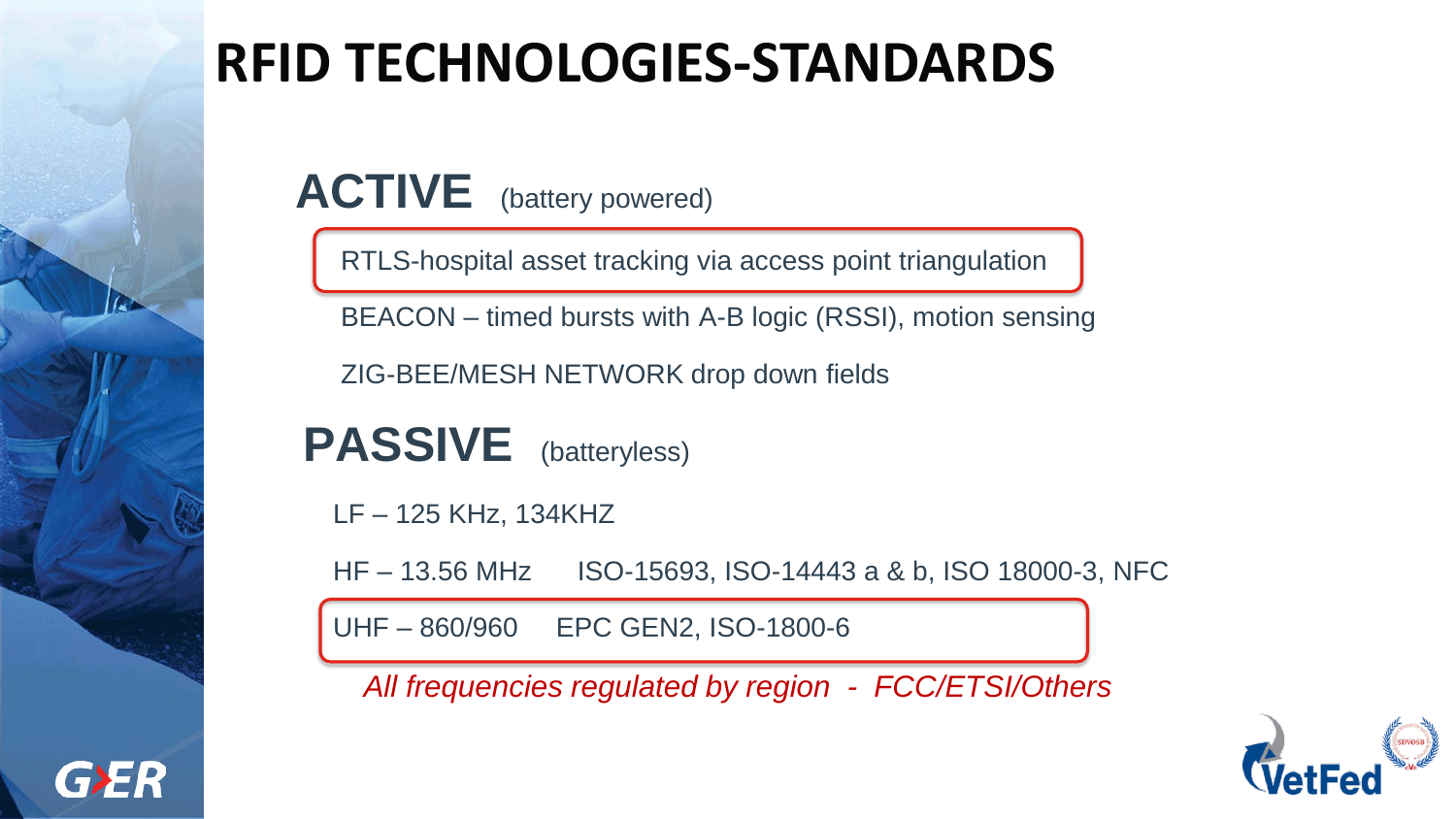## **SELECTING AN RFID TECHNOLOGY**

#### **CHOSEN BY TECHNOLOGY CHARACTERISTICS**

- . READ RANGE
- . READER COST
- . TAG COST



- . DATA SIZE AND TRANSMISSION SPEED
- . TAG COLLISIONS
- . SECURITY

GER

- . INTERFERENCE ISSUES
- . SOFTWARE SOLUTIONS



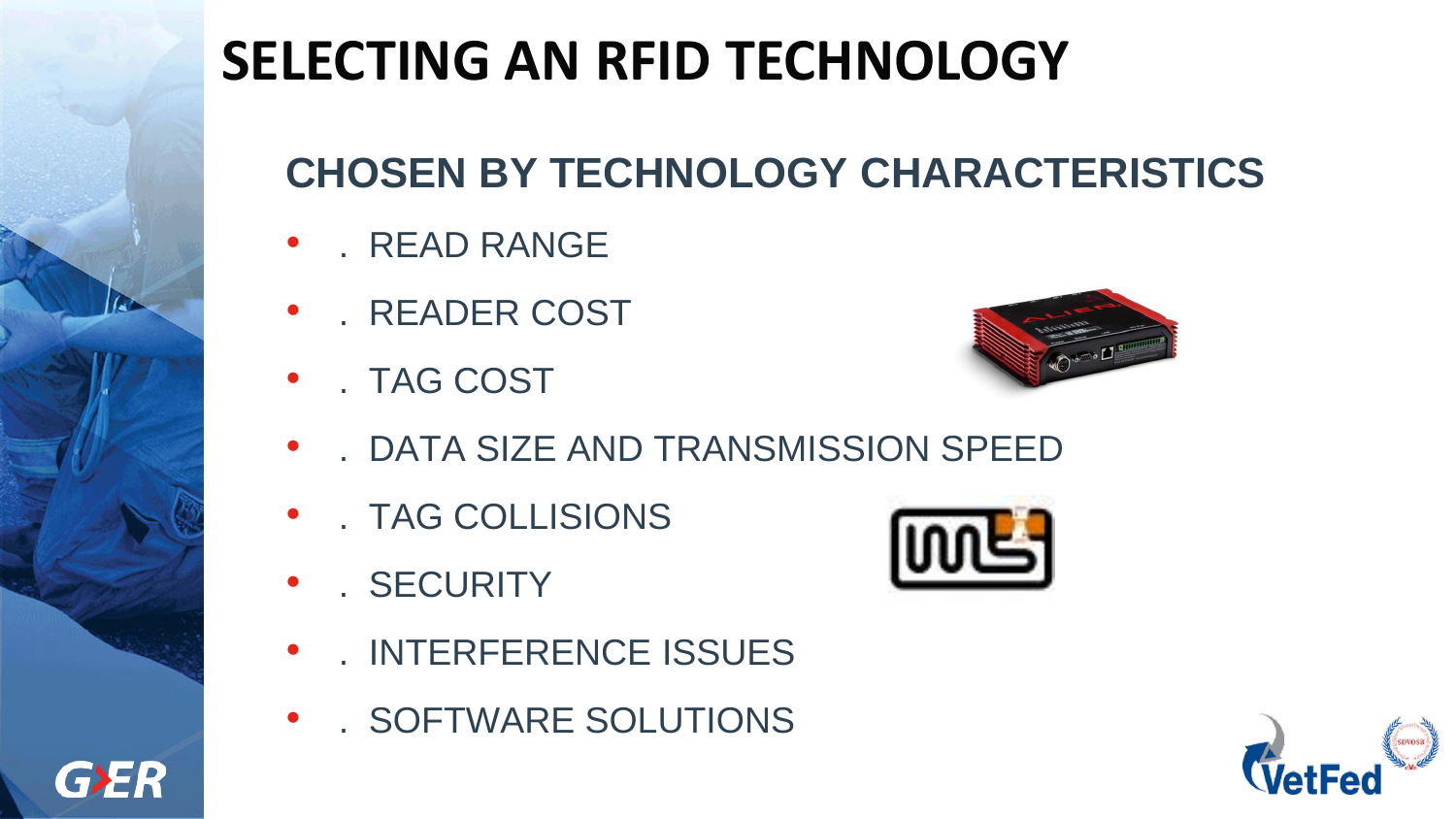## **FACTORS DETERMINING READ RANGE**

- **TECHNOLOGY PROTOCOL/STANDARD**
- **ANTENNA SIZE OF TAG**
- **ITEM GETTING TAGGED**
- **READER POWER**
- **IC SENSITIVITY**
- **RECEICVE ANTENNAS**
- **ENVIRONMENT**

GER





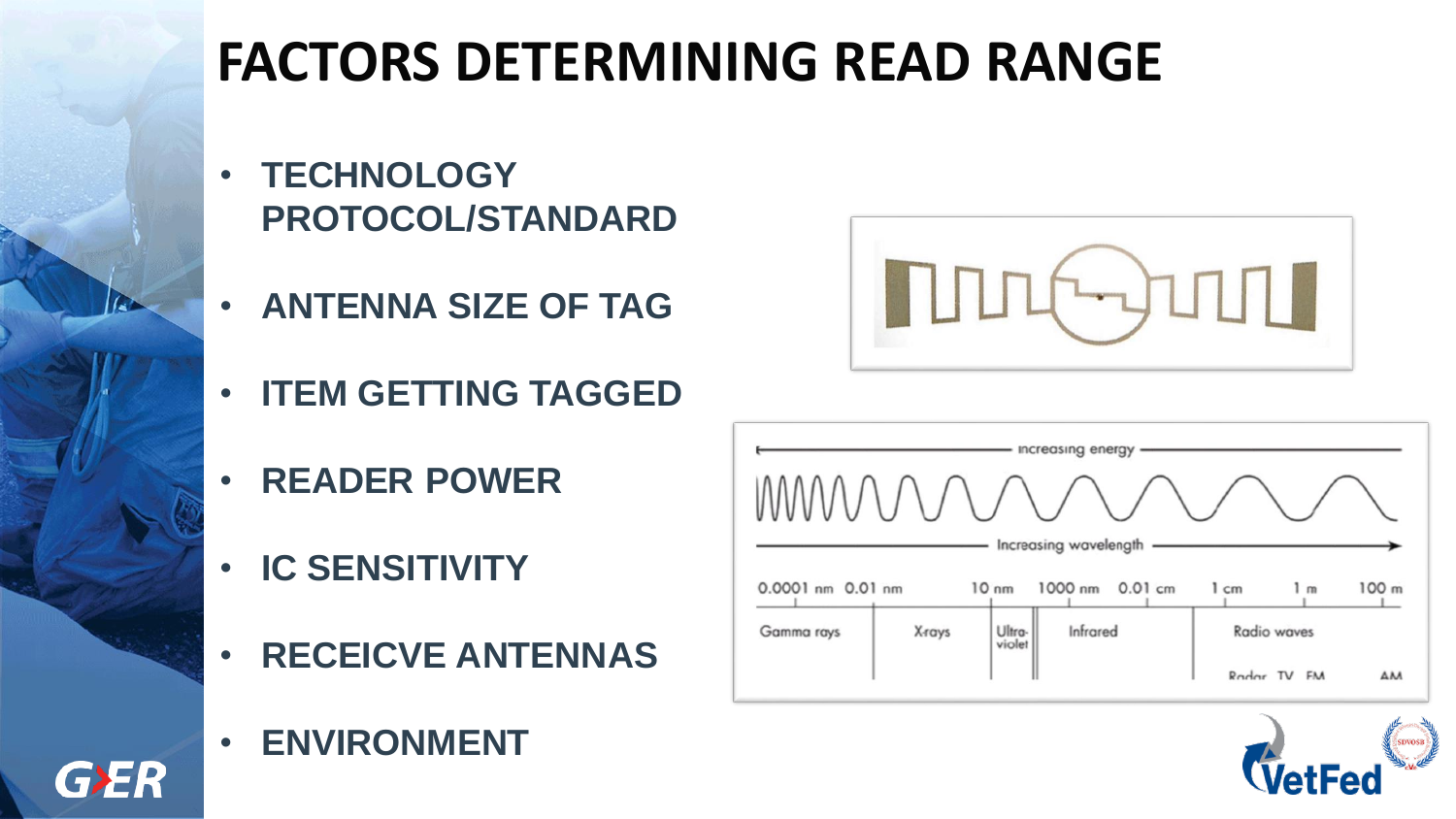

## **TAG SELECTION PROCESS**

- o **SELECT PROTOCOL TECHNOLOGY (STANDARD)**
- o **DETERMINE READ RANGE REQUIREMENT**
- o **CONSIDER MATERIAL BEING TAGGED**
- o **LABEL SIZE**



- o **CHOOSE TAG CONSTRUCTION – TT or DT, films, white or clear, adhesives, perforations**
- o **ID PRINTER BRAND AND MODEL**
- o **LABELS PER ROLL**